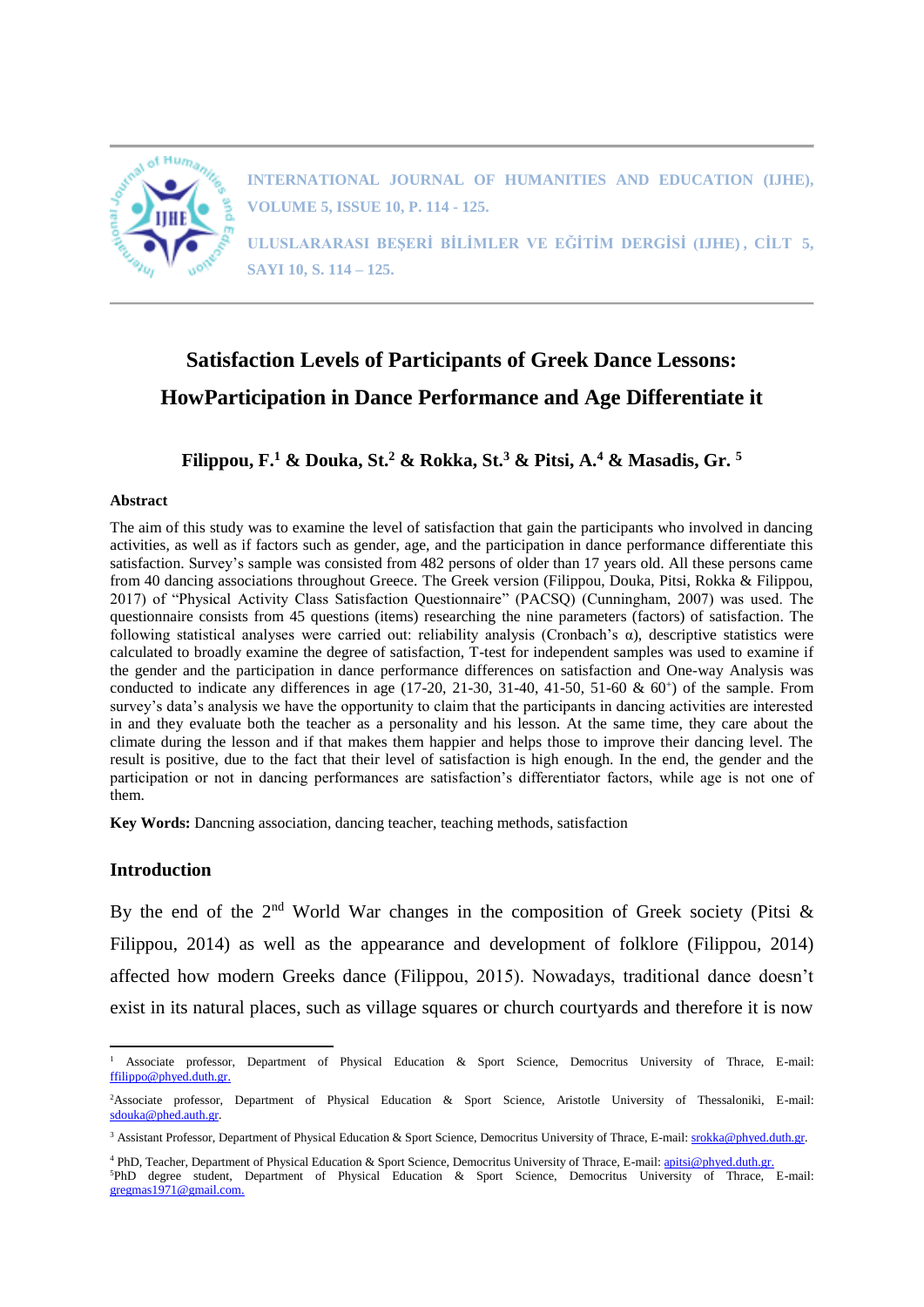looking for new places to be presented. During the '60s and '70s, traditional dance is presented in such places as in Greek restaurants or in big halls of dance associations, which were created especially in these periods.

The dissemination of dance in Greece is greatly owed to the existence and increase of a number of dance associations, which safeguard the participation of a big number of both young and middle-aged people, leading thus, to the creation of a significant amount of job posts, where a increasing number of professionals is occupied (Goulimaris & Genti, 2010; Manos, 2005). Teaching traditional dance in different ages and the participating in dance performances are some of the most widespread activities of dance associations, whose normal function is supported by the revenue from the increase of their members and the variety of activities proposed by the people in charge.

Due to the fact that association members pay for their education, dance associations should always try to keep these people interested, by improving their services. The satisfaction that these people gain from all the services provided by associations, contributes to their further staying in the club (Gargalianos & Matsaridis, 2017; Slack, 2007).

There are many researches, trying to explain the psychological procedures which facilitate the participation of people in free time dance activities, since the most important challenge for the executives of such societies is the preservation of a customer list (Kyle, Absher, Hammitt & Cavin, 2006; Iwasaki & Havitz, 2004). Greek traditional dance is directly connected to the society and history of every place and, at the same time, it serves a person's need for relaxation, entertainment and escape from the daily routine (Manos, 2002). The absence of competition, the improvement of the physical condition and functional abilities, the development of relatedness and the amelioration of the psychological mood constitute the reasons why dance is a recreational activity (Genti, 2008). Also Ryan and Deci (2000) noted that the degree of involvement of a person in a certain activity depends on the internal natural pleasure and satisfaction of the participant and also depends on reasons which are irrelevant to this satisfaction (Deci & Ryan, 2008; Vallerand, 2001; 1998).

Greek traditional dance is one of the most popular recreational activities in Greece, as more and more adults who seek physical exercise choose this kind of dance programs, in order to improve their physical condition, develop social relationships and escape from their daily routine. Cultural societies offer such activities/services to their members and aim at the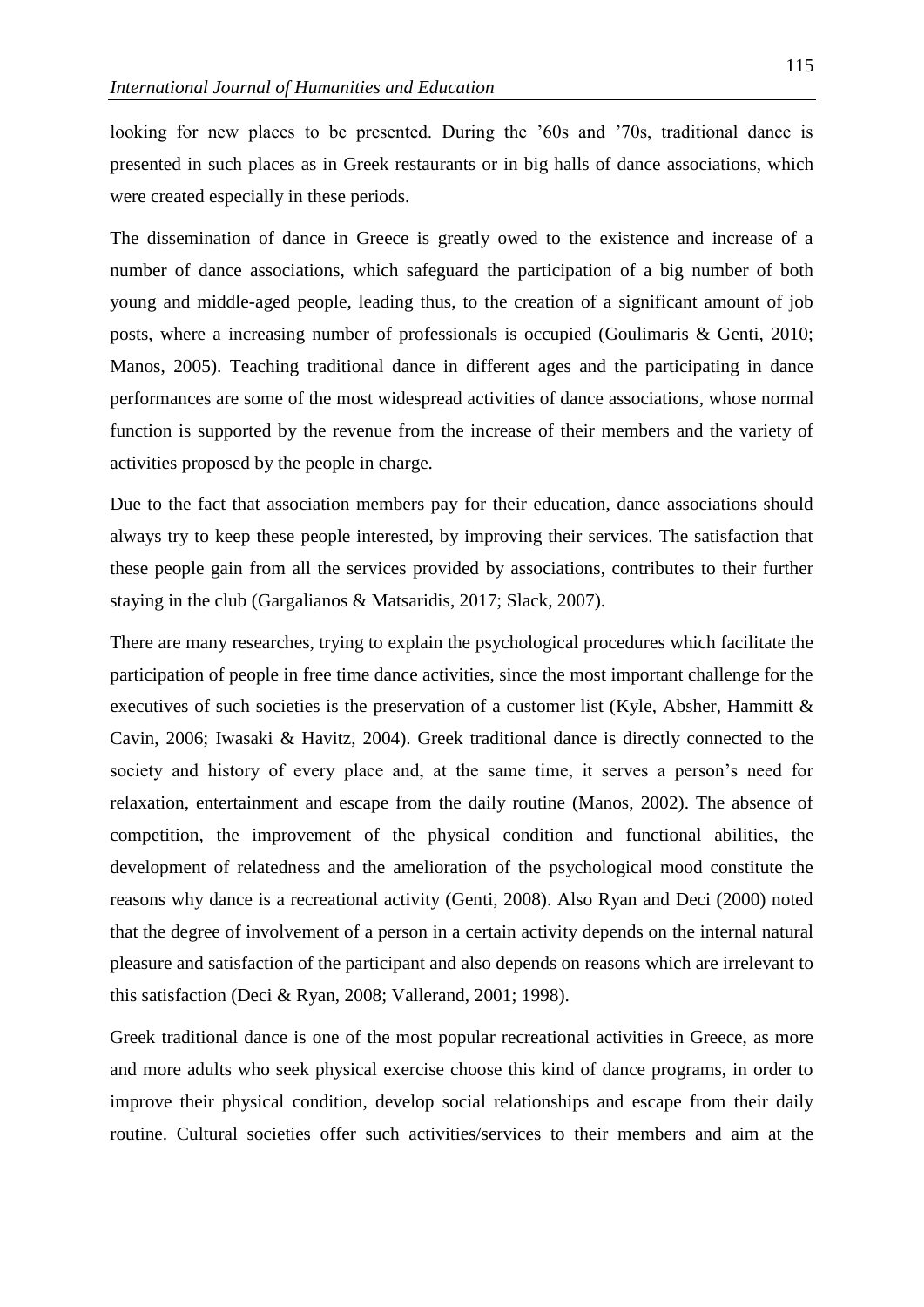concentration of a greater number of participants (Goulimaris, Mavridis, Genti, & Rokka, 2014).

Thus, the aim of this study was to examine the level of satisfaction gained by participants in dance activities and if factors such as gender, age and participating in dance performances differentiate this satisfaction.

# **Method**

#### *Participants*

Survey's sample was consisted from 482 persons of older than seventeen (17) years old. All these persons came from forty (40) dancing associations throughout Greece. Even though the choice of dancing associations was made randomly, it was between dancing associations that fulfilled all the criteria like the ten years function of the association, participation of at least 150 dancers and lessons' organization on the basis of the following motive: Beginners, beginners – advanced and groups for performances.

Among all these 482 participants on the survey, there were 184 men (38.2%) and 298 women  $(61.8\%)$ . When it comes to sample's age distribution, the results are: 17-20 (N=66, 13.7%), 21-30 (N=85, 17.6%), 31-40 (N=131, 27.2%), 41-50 (N=86, 17.8%), 51-60 (N=63, 13.1%),  $60+$  (N=51, 10.6%). To form the age groups, the research considered the suggestion of the Greek Statistical Service, which classifies ages per decade. Moreover, as far as education's level is concerned, 26 (5.4%) persons are graduated from Elementary school, 215 (44.6%) are graduated from High School and finally, 241 (50.0%) are in Universities.

The sample has a long-lasting appearance in country's dancing events, since almost the 47.7% (230 persons) participates for more than 10 years in dancing activities, while dancing experience of 6-10 years has the 38.4% (185 persons). Only 67 (13.9%) persons have a five years participation in such activities. Finally, over 253 (52.5%) persons participate now in associations' dancing activities and 229 (47.5%) they don't do so.

## *Measurement/Instrument*

The Greek version (Filippou, Douka, Pitsi, Rokka & Filippou, 2018) of "Physical Activity Class Satisfaction Questionnaire" (PACSQ) (Cunningham, 2007) was used. The questionnaire consists from forty five (45) items researching the nine dimensions (factors) of satisfaction. a. The dimension "Mastery Experiences" examines satisfaction's degree resulted from the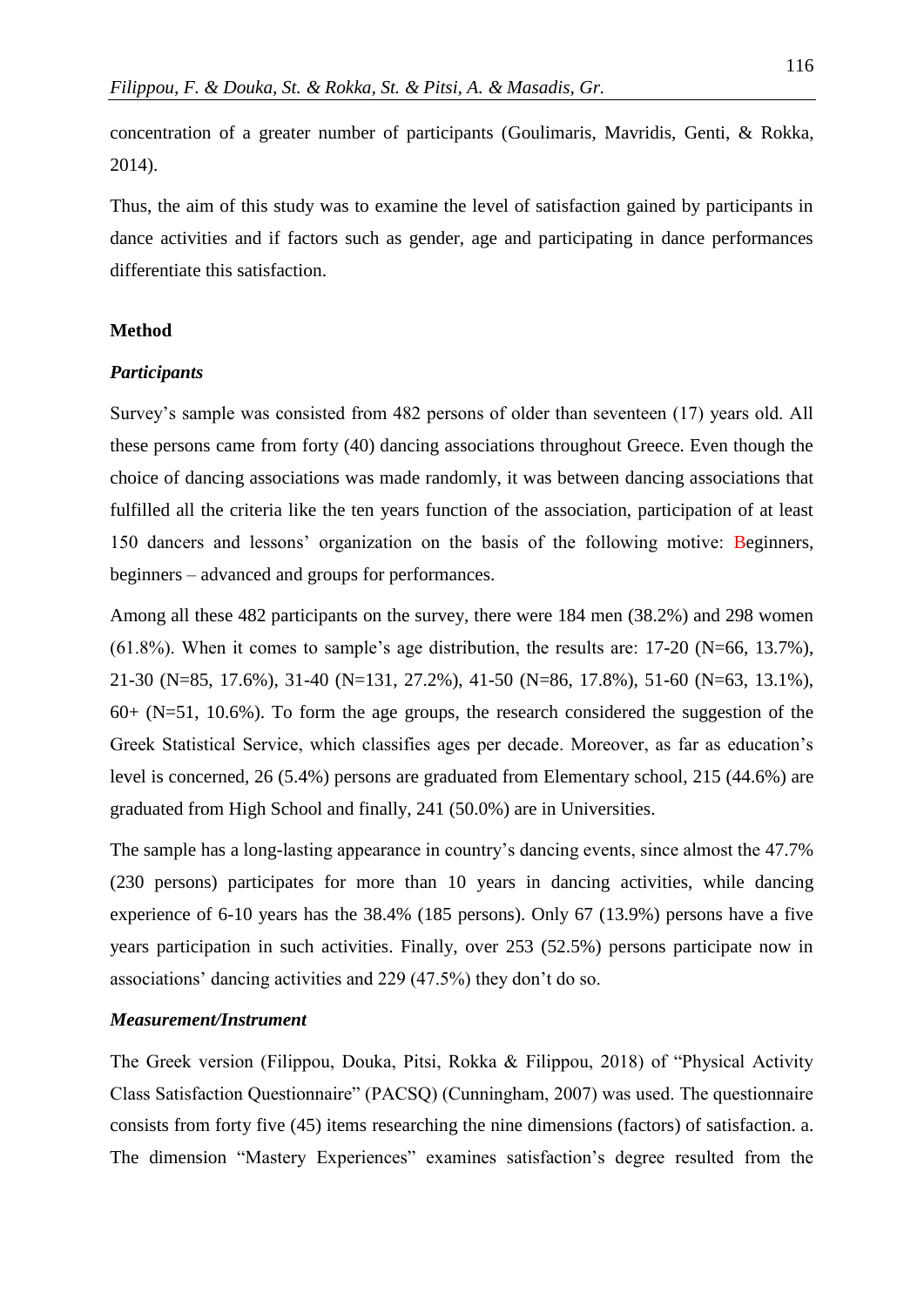opportunities offered for a broaden development of their dancing abilities and it consists from five questions (e.g*.* the degree to which I improved on particular dance skills). b. The dimension "Cognitive Development" analyses satisfactions' degree from the new knowledge acquired and related with dance, and consists from five questions (e.g*.* what I learned about the basic content of the dance). c. The dimension "Teaching" is studying satisfaction's degree from teaching procedure, teaching methodology and the relationship between dance's instructor and dancers. This dimension consists from five questions (e.g*.* the empathy the instructor showed for the participants in the class). d. The dimension "Normative Success" examines satisfaction's degree came out from each ones' personal progress in relation with others' progress and it was calculated from the average of responses in five different questions (e.g*.* my dance skills compared to others in the class). e. The dimension "Interaction with Others» is studying satisfaction's degree from the opportunities offered for the improvement of dancers' social relationships. This one consists from six different questions (e.g. the interaction I had with other dancers in the class). f. The dimension "Fun and Enjoyment" analyses satisfaction's degree from the fact that dances' training place was a place full of happiness and fun as well as from the climate that dominated during courses and consists from four questions (e.g*.* my overall enjoyment in the class). g. The dimension "Improvement of Health & Fitness" examines satisfaction's degree from the fact that dancing lessons contributed to the improvement of participants' health and fitness. It consists from five questions (e.g*.* the physical workout I receive in the class). h. The dimension "Diversionary Experiences" is analyzing satisfaction's degree from the question on how dancing lessons contributed to participants' psychological situation by providing them with energy and inspiration. This consists from six different questions (e.g*.* the way the class makes me feel re-energized). j. Finally, the dimension "Relaxation" examines satisfaction's degree from dancing lessons' contribution to participants' relaxation and calm and consists from four questions (e.g*.* the way the activity helped me to relieve stress).

The answers were given an 8-point scale from 1 (no satisfaction) to 8 (very satisfying).

The questionnaire displayed high internalcohesion both during its creation and while being used in other researches. Likewise, in a research by Cunningham (2007) Cronbach's alpha was: Mastery Experiences .91, Cognitive Development .93, Teaching .90, Normative Success .93, Interaction with Others .94, Fun and Enjoyment .92, Improvement of Health & Fitness .95, Diversionary Experiences .93, Relaxation .85, while the corresponding values in a research by Ferriz, Rubén, and González-Cutre (2014) were: Mastery Experiences .78,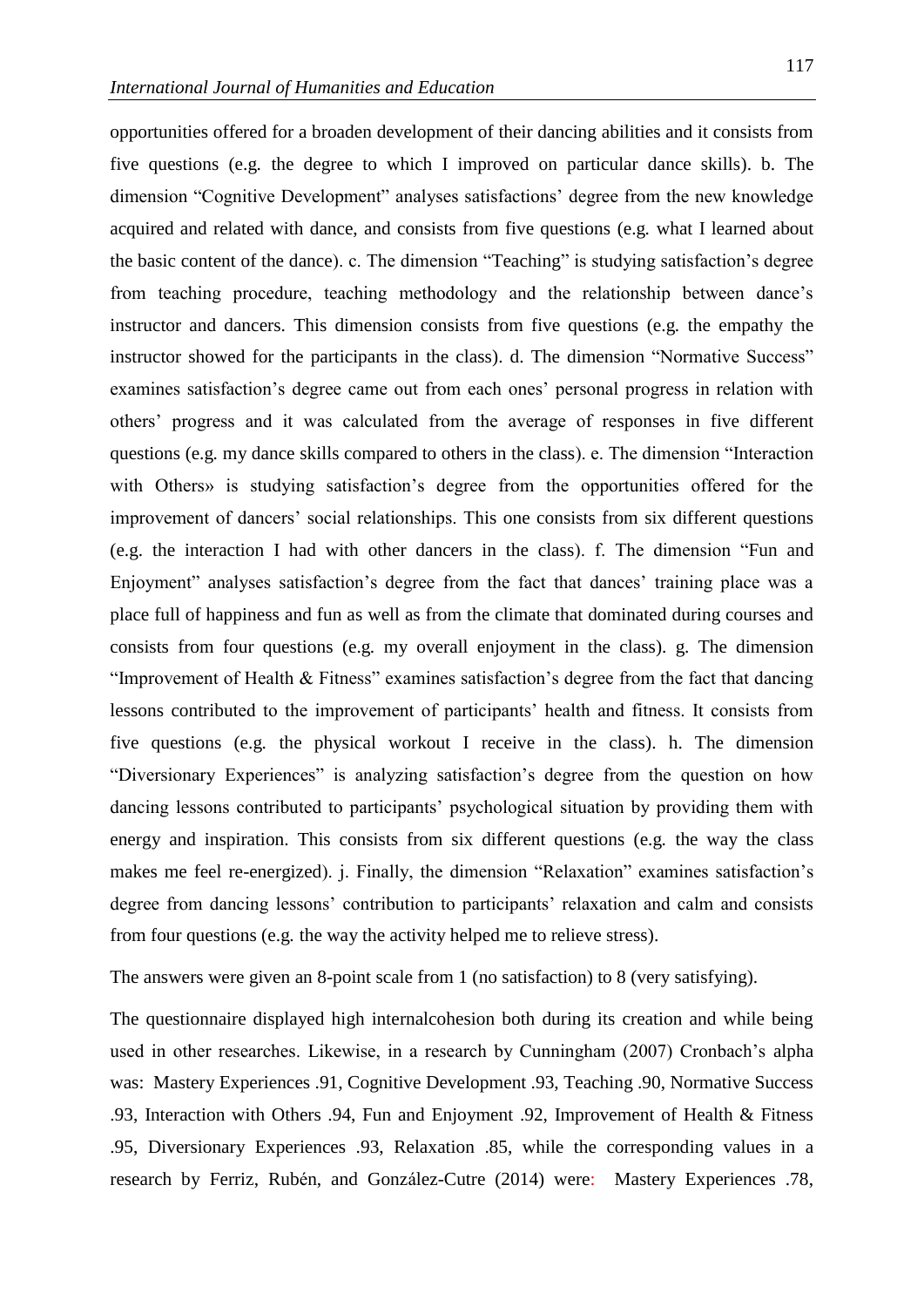Cognitive Development .82, Teaching .83, Normative Success .79, Interaction with Others .73, Fun and Enjoyment .81, Improvement of Health & Fitness .83, Diversionary Experiences .77, Relaxation .74. Finally, in a research carried out by Filippou, Douka, Pitsi, Rokka, and Filippou (2018) the corresponding values were .94, .93, .93, .90, .96, .95, .97, .92, .77.

# *Measurement process*

The questionnaires were responded in associations' places and the duration for that was approximately 10 minutes. The participants were promised that we will respect questionnaires anonymity and also that we will take advantage of them only for scientific reasons. The method used for choosing the sample has been mentioned analytically in the section participants.

# *Statistical analysis*

The following statistical analyses were carried out: Reliability analysis (Cronbach's alpha), Descriptive statistics were calculated to broadly examine the degree of satisfaction, T-test for independent samples was used to examine if the gender and the participation in dance performance differences on satisfaction and One-way Analysis of variance (ANOVA) was conducted to indicate any differences in age of the sample.

#### **Results**

#### *Reliability analysis*

The reliability control of the questionnaire was carried out by calculating the values of Cronbach's a, for each factor separately. The results indicated that all factors showed acceptable internal consistency since Cronbach's alpha was higher than .70 (table 1).

**Table 1. Means (M), Standard deviation (SD) - Cronbach's alpha**

| <b>Factors</b>                  | M    | <b>SD</b> | Cronbach's a |
|---------------------------------|------|-----------|--------------|
| Teaching                        | 5.88 | .94       | .93          |
| <b>Mastery Experiences</b>      | 5.61 | 1.03      | .94          |
| <b>Cognitive Development</b>    | 5.57 | .93       | .93          |
| Fun and Enjoyment               | 5.30 | 1.27      | .95          |
| Diversionary Experiences        | 5.14 | 1.07      | .92          |
| Improvement of Health & Fitness | 4.82 | .58       | .77          |
| <b>Normative Success</b>        | 4.66 | 1.12      | .90          |
| Relaxation                      | 4.52 | 1.30      | .90          |
| Interaction with Others         | 4.52 | 1.44      | .96          |

#### *Mean and standard deviation*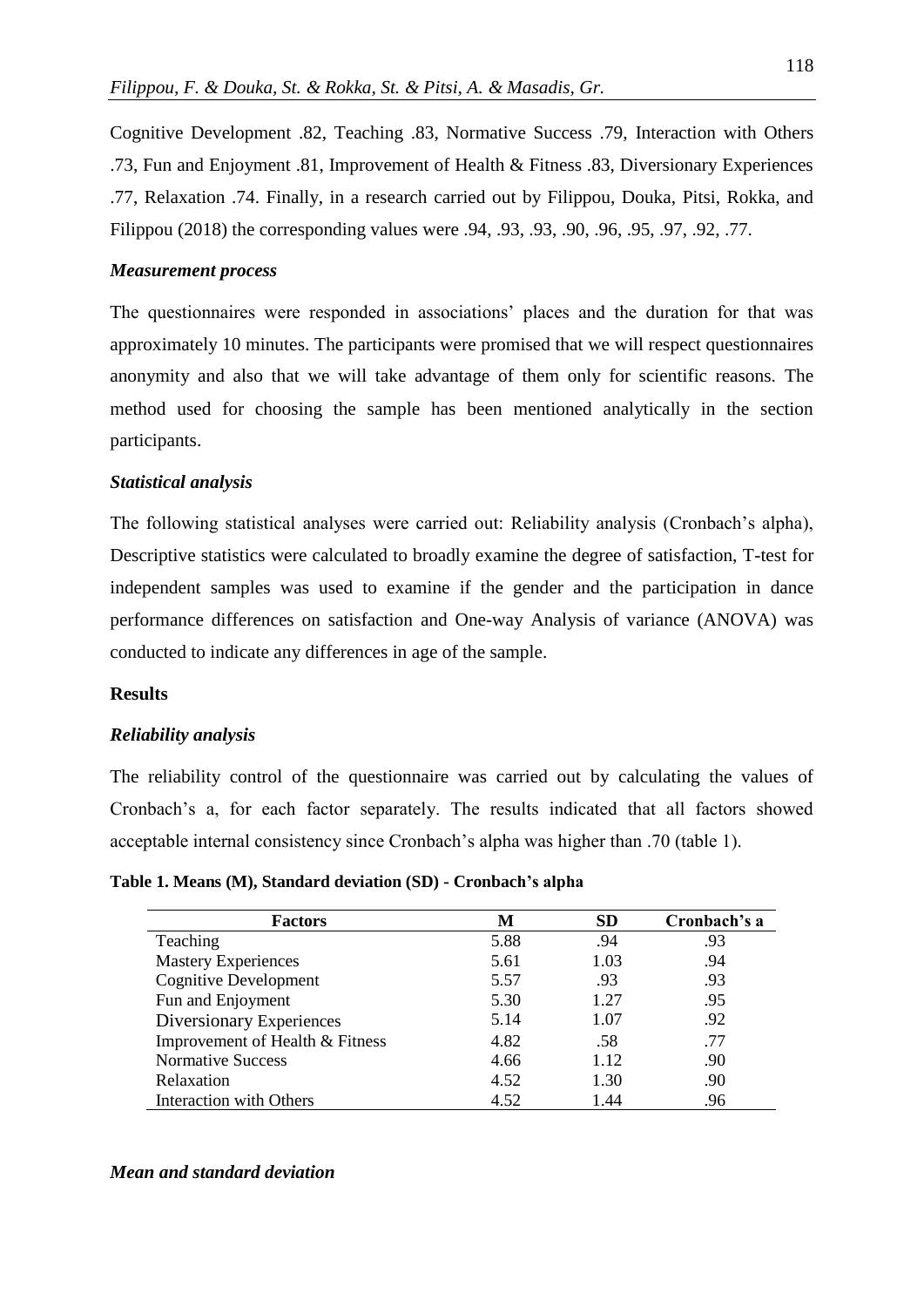As presented in table 1., the factors "teaching" (M=5.88, SD=.94), "mastery experiences" (M= 5.61, SD=1.03), and "cognitive development" (M=5.57, SD=.93) are experienced with the most considerable tension followed by "fun and enjoyment" (M=5.30, SD=1.27) and "diversionary experiences" (M=5.14, SD=1.07). The factor "improvement of health and fitness" (M=4.82, SD=.58), "normative success" (M=4.66, SD=1.12), "relaxation" (M= 4.52, SD=1.30) and "interaction with others" (M=4.52, SD=1.44) showed the lowest value.

# *Differences according to gender*

To ascertain any differences due to gender, nine T-tests were carried out, on independent samples. The results show that gender can become a differentiating agent, for the factors  $(table 2.):$ 

- a. "Teaching": women presented a statistically higher score (M=5.99, SD=.82) in relation to men  $(M=5.70, SD=1.08)$ .
- b. "Cognitive Development": women presented a statistically higher score (M=5.65,  $SD=.92$ ) in relation to men  $(M=5.34, SD=.94)$ .
- c. "Fun and Enjoyment": men presented a statistically higher score (M=5.46, SD=1.23) than women  $(M=5.21, SD=1.29)$
- d. "Normative Success": women presented a statistically higher score (M=4.82,  $SD=1.02$ ) in relation to men  $(M=4.38, SD=1.22)$ .
- e. "Relaxation": men presented a statistically higher score (M=4.78, SD=1.29) than women ( $M=4.36$ ,  $SD=1.28$ ) and
- f. "Interaction with Others": men presented a statistically higher score (M=4.92, SD=1.26) than women (M=4.25, SD=1.49).

# **Table 2. Differences according to gender**

|                                 |                     |          | Men            |      | Women     |      |  |
|---------------------------------|---------------------|----------|----------------|------|-----------|------|--|
| <b>Factors</b>                  | t                   | Ŋ        | <b>SD</b><br>M | М    | <b>SD</b> |      |  |
| Teaching                        | $t_{(480)} = -3.40$ | p<.01    | 5.70           | 1.08 | 5.99      | .82  |  |
| <b>Mastery Experiences</b>      | .45<br>$t_{(480)}=$ | p > 0.05 | 5.63           | 1.02 | 5.59      | 1.04 |  |
| <b>Cognitive Development</b>    | $t_{(480)} = -2.57$ | p<.05    | 5.34           | .94  | 5.65      | .92  |  |
| Fun and Enjoyment               | $t_{(480)} = 2.85$  | p<.05    | 5.46           | 1.23 | 5.21      | 1.29 |  |
| Diversionary Experiences        | $t_{(480)} = .15$   | p > 0.05 | 5.13           | 1.06 | 5.15      | 1.08 |  |
| Improvement of Health & Fitness | $t_{(480)} = .11$   | p > 0.05 | 4.81           | .58  | 4.83      | .57  |  |
| <b>Normative Success</b>        | $t_{(480)} = -4.27$ | p<.01    | 4.38           | 1.22 | 4.82      | 1.02 |  |
| Relaxation                      | $t_{(480)} = 3.51$  | p<.01    | 4.78           | 1.29 | 4.36      | 1.28 |  |
| <b>Interaction with Others</b>  | $t_{(480)} = 5.92$  | p<.01    | 4.92           | 1.26 | 4.25      | 1.49 |  |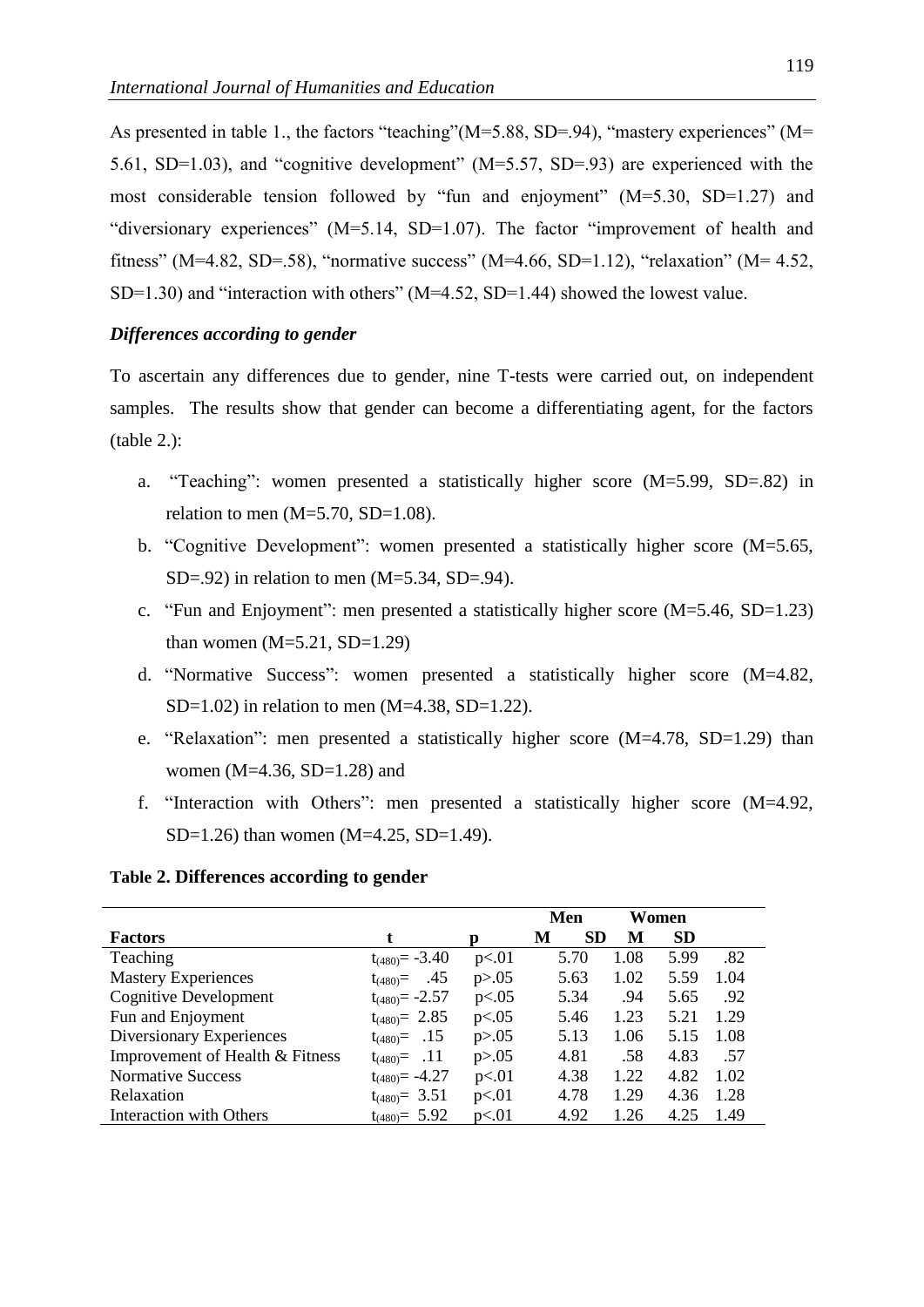Furthermore, according to the results there were not any statistically important differences regarding gender and the factors "Mastery Experiences", "Diversionary Experiences" and "Improvement of Health & Fitness" (table 2).

#### *Differences according to participation in dance performances*

To ascertain any differences due to participation in dance performance, nine T-tests were carried out, on independent samples. The results show that participation in dance performances can become a differentiating agent, for the factors (table 3):

- a. "Teaching"  $t_{(480)} = 22.30$ , p<.01; the participants in dance performance presented a statistically higher score ( $M=6.52$ ,  $SD=.64$ ) than non-participants ( $M=5.18$ ,  $SD=.68$ ).
- b. "Mastery Experiences"  $t_{(480)} = 25.89$ , p<.01; the participants in dance performance presented a statistically higher score (M=6.36, SD=.63) than non-participants  $(M=4.78, SD=.71)$ .
- c. "Cognitive Development"  $t_{(480)} = 20.17$ , p<.01; the participants in dance performance presented a statistically higher score (M=6.17, SD=.56) than non-participants  $(M=4.90, SD=.81)$ .
- d. "Fun and Enjoyment"  $t_{(480)} = -24.73$ , p<.01; the non-participants in dance performance presented a statistically higher score  $(M=6.29, SD=.81)$  in relation to participants  $(M=4.41, SD=.88)$ .
- e. "Diversion Experiences"  $t_{(480)}$ =13.83, p<.01; the participants in dance performance presented a statistically higher score (M=5.68, SD=.87) than non-participants  $(M=4.54, SD=.95)$ .
- f. "Normative success"  $t_{(480)}=14.55$ , p<.01; the participants in dance performance presented a statistically higher score (M=5.24, SD=.65) than non-participants  $(M=4.01, SD=1.17).$
- g. "Relaxation"  $t_{(480)} = -24.38$ , p<.01; the non-participants in dance performance presented a statistically higher score (M=5.54, SD=.68) in relation to participants (M=3.60,  $SD=1.01$ ).
- h. "Interaction with Others"  $t_{(480)}=-21.78$ , p<.01; the non-participants in dance performance presented a statistically higher score (M=5.57, SD=.81) in relation to participants (M=3.54, SD=1.19).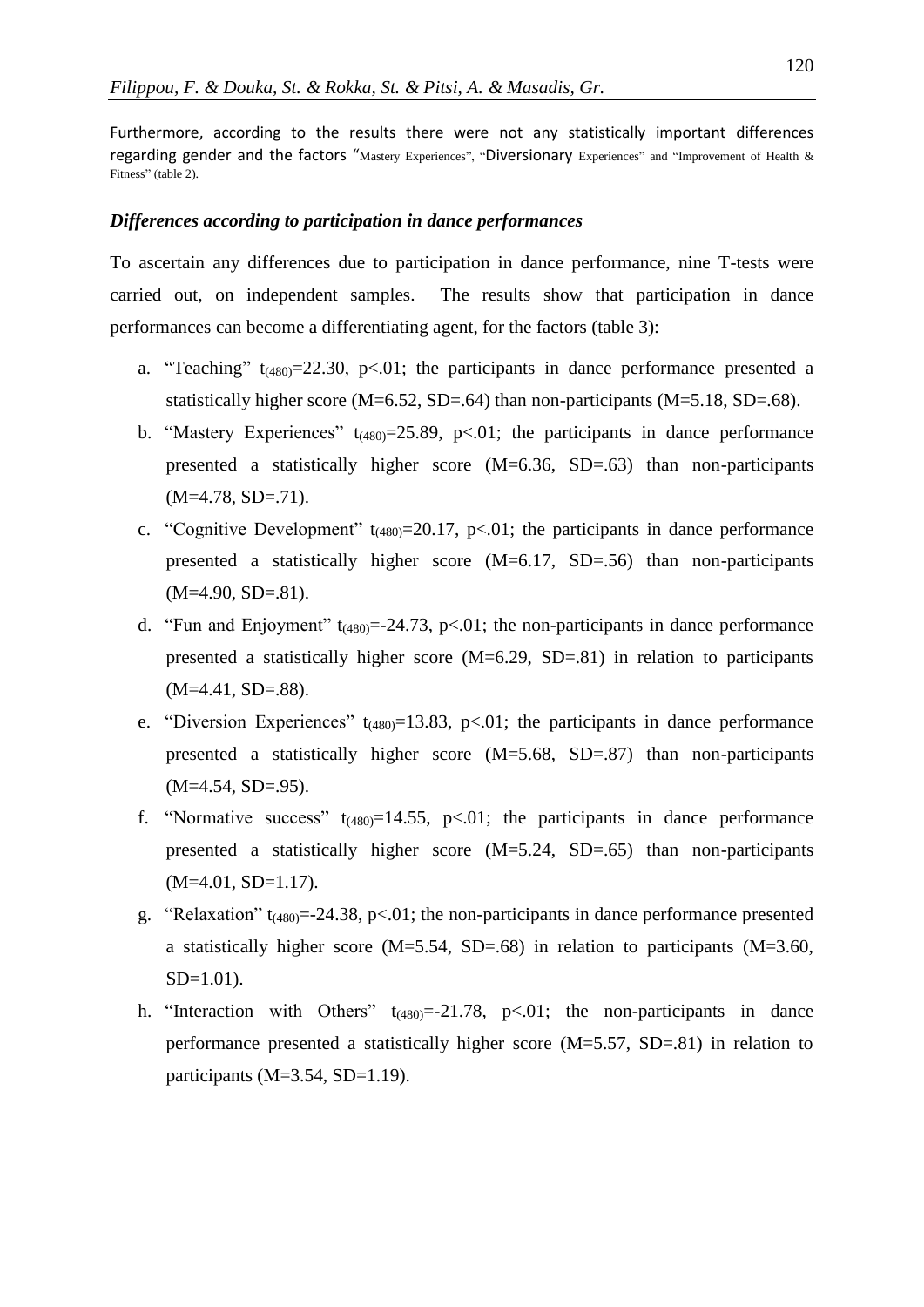# *Differences according to age groups*

One-way analysis of variance was conducted to explore any differences to age groups of the sample. Results showed that there were no significant statistical differences for any factor (table 4.).

| <b>Factors</b>                  | DF        | F    |          |
|---------------------------------|-----------|------|----------|
| Teaching                        | $5 - 476$ | 1.12 | p > 0.05 |
| <b>Mastery Experiences</b>      | $5 - 476$ | 2.05 | p > 0.05 |
| <b>Cognitive Development</b>    | $5 - 476$ | 1.45 | p > 0.05 |
| Fun and Enjoyment               | $5 - 476$ | 2.64 | p > 0.05 |
| Diversionary Experiences        | $5 - 476$ | 2.50 | p > 0.05 |
| Improvement of Health & Fitness | $5 - 476$ | 1.68 | p > 0.05 |
| <b>Normative Success</b>        | $5 - 476$ | 1.45 | p > 0.05 |
| Relaxation                      | $5 - 476$ | 2.01 | p > 0.05 |
| Interaction with Others         | $5 - 476$ | 1.72 | p > 0.05 |

#### **Table 4. Differences according to age groups**

#### **Discussion**

The satisfaction that received all the participants in traditional Greek dance's lessons organized from different dancing clubs all around Greece, contribute not only to their stay in these dancing associations but also in new members' coming there, as this satisfaction has at the same time the role of the advertisement as well. In order to make these programs real many factors have to be taken into account, factors like programs' duration and performances' places as well as the instructors that will be responsible, the kind of programs on its own and finally the question if they are appropriate for the improvement of mental and corporal health of participants or if they provide the possibility for fun and pleasure during the course.

All the above presuppose that satisfaction is a multi-dimensional concept and not only a concept that explores the levels of pleasure and fun that someone receives from his or her participation in an educational dance activity. For this reason the questionnaire of "Physical Activity Class Satisfaction Questionnaire" (Filippou & Douka, Pitsi, Rokka, & Filippou, 2018; Cunningham, 2007) is been selected as a mean of survey's data's collection.

From reliability analysis it is obvious that there are nine factors that present a great internal cohesion, due to the fact that, even if we exclude "Improvement of health and Fitness" Factor, Cronbach's factor has really high values, which is an indication that the questionnaire has the necessary validity and credibility.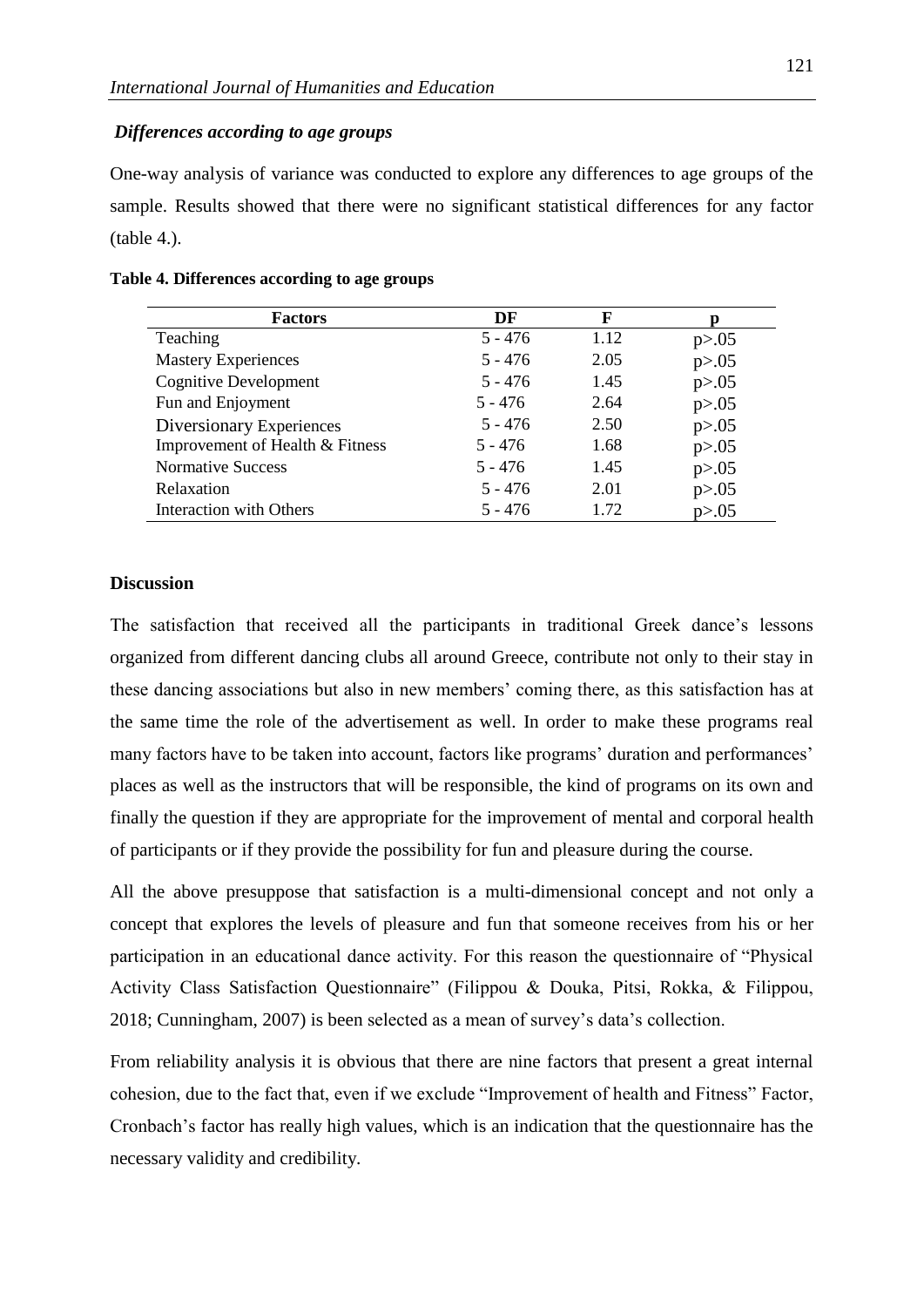According to survey's results, participants preferred more factors like "teaching", "mastery of experiences", "cognitive development" and "fun & enjoyment", while factors like "Improvement of Health & Fitness", " Relaxation" and "Interaction with Others" gathered the lowest values. Survey's results are in total accord with the ones of Cunningham's survey (2007), according to which "teaching", "fun and enjoyment", "mastery experiences", and "cognitive development" are the factors which gathers the highest values. Throughout Greece, there aren't any researches that study participants' levels of satisfaction in lessons of traditional Greek dances provided by dance clubs.

When it comes to gender as a differentiator factor for satisfaction, women are more satisfied from "teaching" and "cognitive development" than men. On the opposite side, men seem to be more satisfied from "fun and enjoyment", "normative success", "relaxation", and "interaction with others". Maybe these results indicate the reasons for which each gender participates in activities like the education of traditional Greek dance and for which they believe that satisfaction could be the motivation in order to participate in such activities. So, the people, in this tough period of economic crisis which is plaguing Greek society, searches for different ways for fun, relaxation and communication through his participation in dance activities.

In dance associations, participants' groups are made according to the reasons that somebody has come into them. So, those who conceive their participation as a leisure activity are in different groups from the ones that participate because they want to broaden their knowledge in traditional Greek dance and to take part in performances. So, those who take part in performances are more interested in instruction's quality and the improvement of their dancing level, in contrast with the others that they take their participation as a leisure activity and they want to chill out, to have fun and to meet other people.

Finally, it was found that the age is not a differentiation factor of satisfaction's levels, something that proves that dance in general and especially traditional dance is an activity referred to all people in different ages.

#### **Conclusions**

From study's data analysis, as well as from discussion that followed, we have the opportunity to claim that the participants in dancing activities are interested in and they evaluate both the teacher as a personality and his lesson. At the same time, they care about the climate during the lesson and if that makes them happier and helps them to improve their dance level. The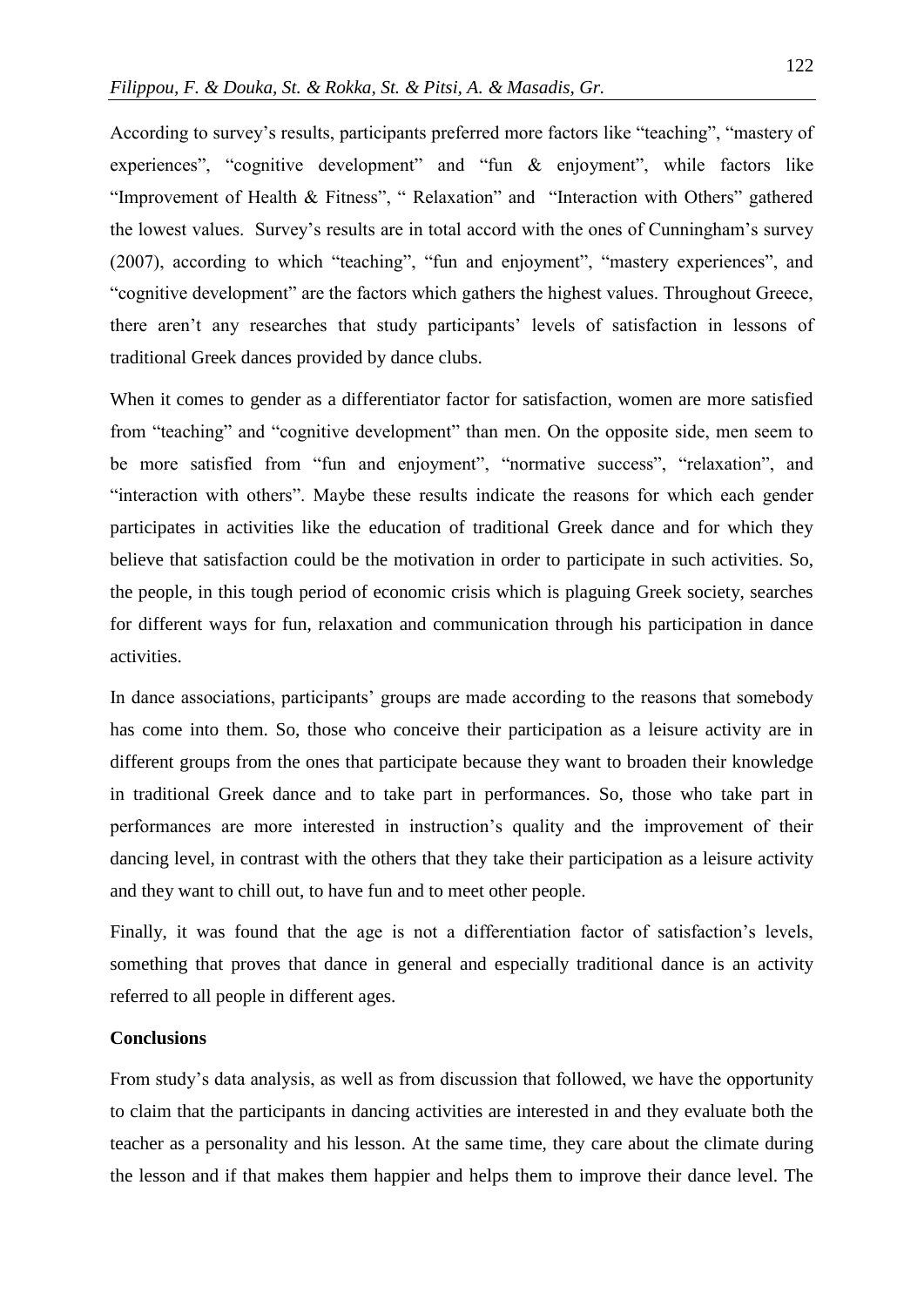result is positive, due to the fact that their level of satisfaction is high enough. Also, the gender and the participation or not in dance performances are satisfaction's differentiator factors, while age is not one of them.

## **Suggestions for practical application**

To date, dance clubs operating in Greece and dance teachers form dance sections taking into account the dance skills or the dancing level of the participants without being interested in the reasons for which people are enrolled in a dance club. This results in the creation and operation of sections with a heterogeneous population since individuals participating in dance lessons for entertainment, recreation and socialization are forced to co-exist with people who face dance lessons as an opportunity to improve their dance level and take part in performances. The results of this survey show that not all participants have had the same reasons for attending traditional dance lessons.

It is suggested that: At the beginning of each educational year the participants must complete a survey questionnaire which will inform club executives and dance teachers about the reasons why they participate in the organized dance courses. This will result in the creation and operation of homogeneous sections with individuals participating for the same reasons and the development of training programs which commensurate with the reasons for participation. The ultimate goal will be the effective educational process but also the greatest satisfaction of the participants with the result of staying in the club and continuing participation*.*

# **Referencing**

- Cunningham, G. (2007). Development of the Physical Activity Class Satisfaction Questionnaire. *Measurement in Physical Education and Exercise Science* 11(3), 161– 176.
- Deci, E.L., & Ryan, R.M. (2008). Facilitating optimal motivation and psychological wellbeing across life's domains. *Canadian Psychology,* 49(1), 14-23.
- Filippou, F., Douka, St., Pitsi, At., Rokka, St., & Filippou, D-A. (2018). Adaption and Validity of the "Physical Activity Class Satisfaction Questionnaire" (PACSQ) in Greek Educational Context. *Kinesiology* in press.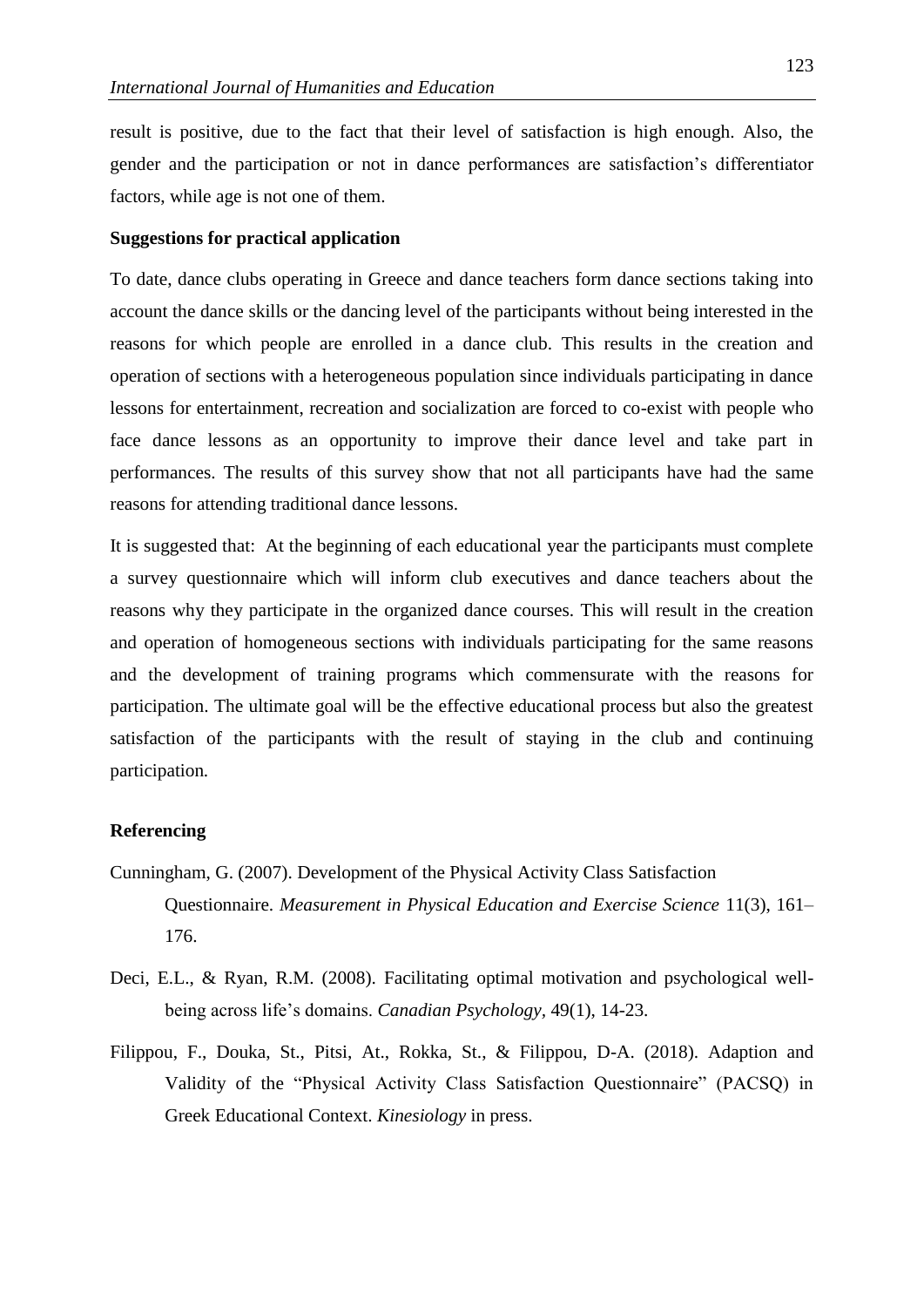- Filippou, F., Rokka, St., Mavridis, G. (2016). Examining the motives for participating in dance activities,using the "Physical Activity and Leisure Motivation Scale" (PALMS). *Sport Science,* 9(1), 42-49.
- Filippou, F. (2015).The effect of an interdisciplinary Greek traditional dance, history, andanthropology program on male and female students' achievement goal orientations. *Journal of Physical Education and Sport*, 15(3), 610-614.
- Filippou, F. (2014).The role of the kinetic motif in determining the form and time of dance through the dance "Tis Marias". *Journal of Physical Education and Sport*, 14(1), 115- 119.
- Gargalianos, D., & Matsaridis, A. (2017). Evaluation of the total quality management maturity of the Hellenic National Sport Federations using the EQFM model. *Journal of Physical Education and Sport*, 17(2), 675-679.
- Ferriz, S.A., Rubén, R. T., & González-Cutre, D. (2014). Spanish Adaptation and Validation of the Physical Activity Class Satisfaction Questionnaire (PACSQ)*. Universitas Psychologica,* 13(4), 1321-1332.
- Genti, M. (2008). *The effect of interventional programs of Greek traditional dances and aerobic fitness on cardiorespiratory endurance and psychological mood of adult women.* Unpublished Postgraduate Dissertation, Democritus University of Thrace, Komotini, Greece.
- Goulimaris, D., Mavridis, G., Genti, M., & Rokka, S. (2014). Relationships between basic psychological needs and psychological well-being in recreational dance activities. *Journal of Physical Education and Sport*, 14(2), 277-284.
- Goulimaris, D., & Genti, M. (2010). Job security and job satisfaction. The case of Greek traditional dances. *Hellenic Journal of Sports & Recreation Management,* 7(2), 38- 50.
- Goulimaris, D. (1998). *Study on the organizational structure and operation of traditional dance clubs in Greece and Belgium: The European dimension.* Unpublished Doctoral Dissertation, Democritus University of Thrace, Komotini, Greece.